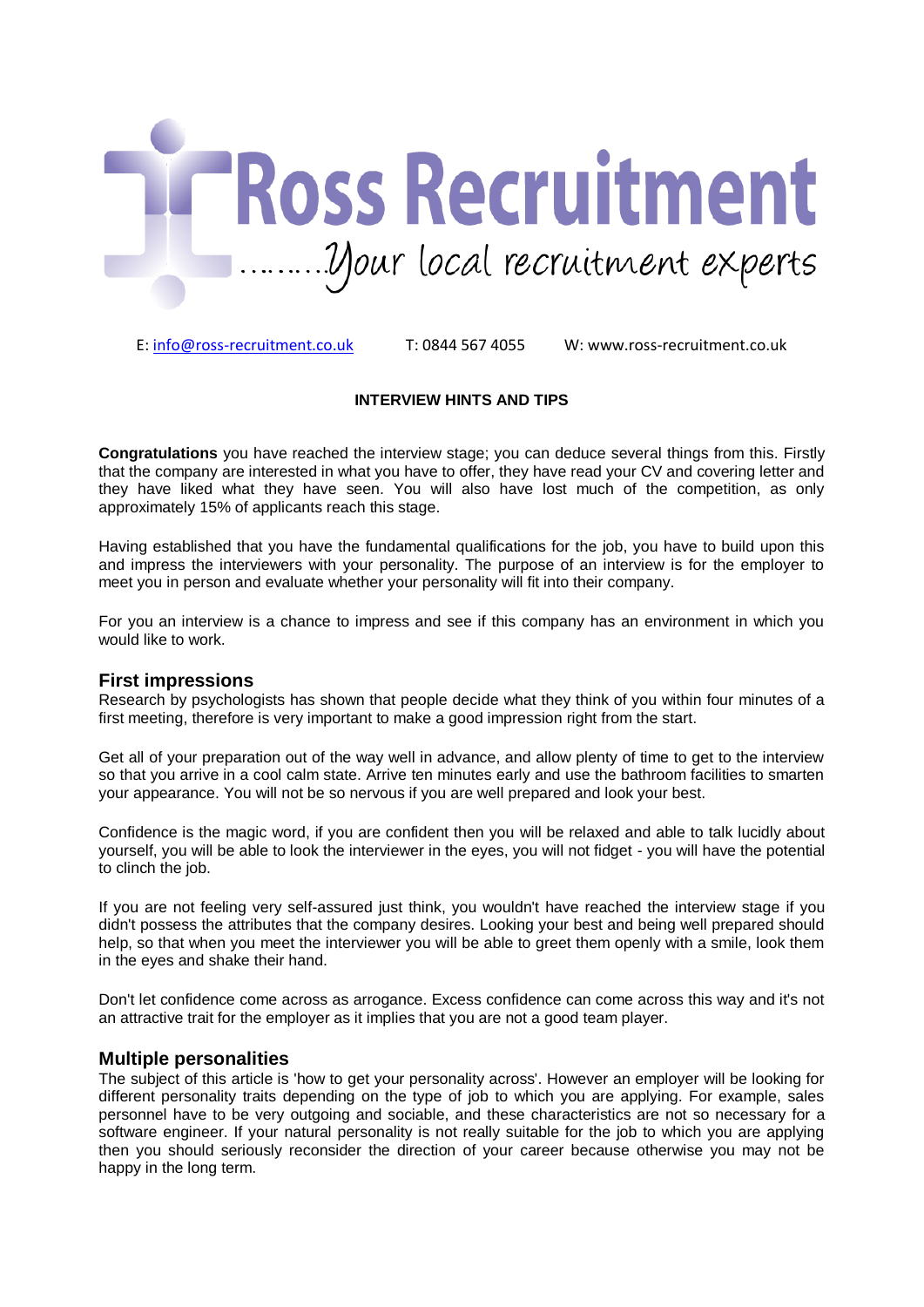### **Attractive features that are desirable to all employers include:**

#### **Confidence**

This can be expressed in so many ways. Look the interviewer in the eyes and shake their hand firmly. Be chatty and lucid, sit with good straight posture with your hands on your lap, be precise in your answers do not 'Um and ah'. Confidence comes with experience, so tell the interviewer about difficult situations that you negotiated in your previous jobs, perhaps even mention your world travels or a time you held a position of power within an organisation.

#### **Approachability**

To express approachability be friendly and open, smile and pleasantly greet everyone you are introduced to. Perhaps you trained other personnel in a previous job, or were a counsellor at college, recount an occasion when professionally someone came to you with their problem.

#### **Sense of humour**

Do not set about cracking jokes, but be responsive if the interviewer makes a humorous comment (even if it is not very funny). If you can subtly incorporate humour which is not at the expense of anyone else then do so, but bear in mind that this is a business interview and you should be professional.

#### **Responsibility/trustworthiness**

These qualities cannot be really seen in a person, but you can recount the times in your previous jobs that you have held positions of responsibility. (For example any job in which you had personnel beneath you, or if you were a Scout/Guide leader.)

#### **Initiative/leadership**

These qualities are linked to confidence, but in addition show the employer examples of times you have used these skills and have prospered as a result. For example, you worked on a software solution to a work problem in your own time and it turned out to increase the efficiency of the task by 60%.

#### **Body language**

A first impression can be greatly influenced by a person's body language. You are in trouble if all the right things are coming from your mouth, but your body is doing all the wrong things.

- ❖ Eye contact on first meeting and at regular times during the interview. This displays interest and sincerity, but do not stare.
- \* Raise and lower your eyebrows briefly when you first meet. It draws attention to your face and although it is subtle, not doing it can create hostility.
- Handshake return a handshake with the same pressure offered by the other person; avoid using a handshake that is too strong or too weak.
- Walk tall Have a relaxed but confident posture as it conveys confidence and honesty.
- Opening palms and arms Honesty and openness

#### **Do's Don'ts**

- Fidget Playing with your CV, bag, hair, a pencil or drumming your fingers betrays anxiety. Beware of your feet fidgeting also.
- ❖ Rub your ear Gently massaging or tugging on the ear lobe betrays a subconscious desire to block out the speakers' words.
- Scratch your neck If the interviewer knows his body language, then they may suspect that what you are saying conflicts with your true feelings.
- ❖ Tug your collar An interviewer may think you are telling lies.
- Smooth the back of your head indicates uncertainty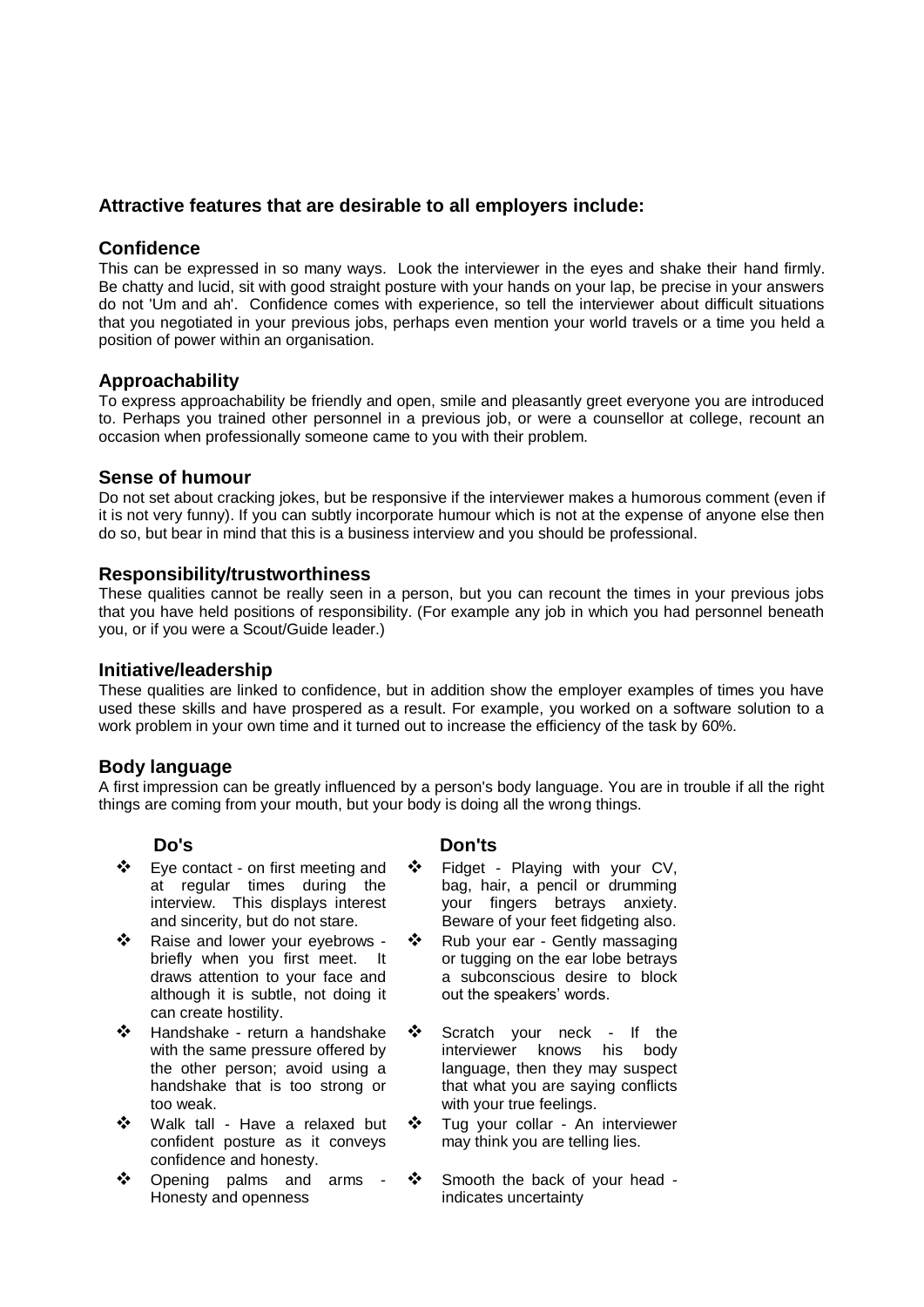If you see any of the following, the chances are you'll have to work harder to convince the interviewer you are the person for the job:

- If they are leaning away from you
- If they fold their arms or cross their legs
- If they firmly grip their upper arms. This represents either high anxiety or extreme anger and conveys almost total rejection. It is the clearest possible sign that he or she is uninterested in what you're saying.

Chat to the interviewer when they first meet you and take you to their office. After the interview, confirm when you can expect to hear a decision from them, and then move the conversation on to another matter. There is no definitive formula for interview success, just be relaxed and friendly, the easiest way to get your personality across is to be yourself.

## **Interview FAQ and Answers**

#### **1. What do I wear to an interview?**

Dress smartly preferably in a suit. Both men and women should wear conservative clothes, men ensure your shirts are ironed and your tie is not too garish. Women have the option to wear trousers or a skirt, and shoes should be sensible.

#### **2. What does an interview entail?**

If you have reached the interview stage the employer has already noted from your CV that you have the essential qualifications for the job. An interview expands on this and shows what you are like in person and whether your character is suitable for the company. An interview also provides you with an insight into what it is like to work at this company. You will be asked questions relating to your previous positions your experience and what responsibilities you have held. The interviewer will probably ask you about certain aspects of your CV and what your long-term career goals are.

#### **3. What should I take to an interview?**

Take a couple of copies of your CV in case the one you sent to the company has gone astray. If possible take a portfolio of relevant work that you have done. A pen and paper to make notes with after the interview, perhaps you need to take a tube map or A-Z so that you can find the offices in the first place.

#### **4. What sort of questions can I expect?**

The interviewer wants to assess your suitability for the job, so you will be asked about what your previous responsibilities entailed, your qualifications, why you want the job, what you can bring to the company and perhaps some questions about what you enjoy doing out of work.

#### **5. How long are interviews?**

An interview usually lasts for about an hour, you should definitely aim to be in the office for at least that amount of time.

#### **6. Who will interview me?**

The head of the department to which you are applying, or a member of the human resources team will interview you. It is possible that there will be more than one interviewer, in which case the panel will be made up of HR personnel, Managers, and people who you would be working with directly should you get the job.

#### **7. Are there different types of interview?**

Interviews can be conducted in a number of ways. There are one-on-one interviews, panel/committee interviews, lunchtime interviews, and telephone interviews. Whilst the format may vary, the purpose of the interview will be the same, to get an insight into your personality and to see if you are suitable for their company.

#### **8. How should I prepare for an interview?**

- Carry out research into the company, find out exactly what they do, and how many people they employ. What is their history and what is their future business strategy.
- Make sure you know exactly where your interview is so you arrive punctually on the day.
- You may like to practice by answering some commonly posed interview questions.
- **9. What qualities are interviewers looking for?**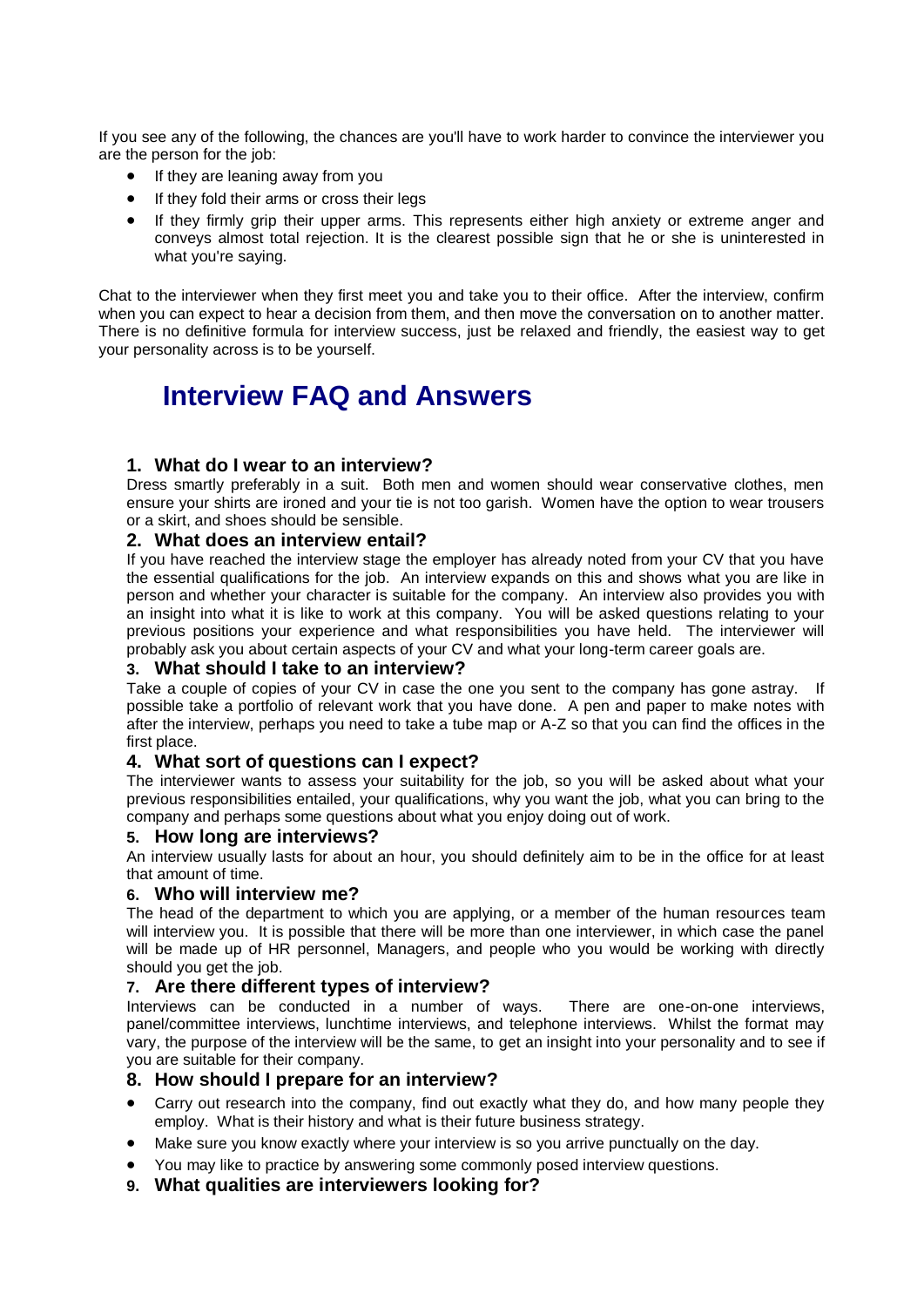The things that interviewers will be looking for depends upon the industry sector and type of job that you are applying to. Generally employers are looking for:

- Motivation
- **Confidence**
- **Sociability**
- Initiative
- Honesty
- Intellect
- Enthusiasm

# **Typical interview questions and best responses**

### **1. Tell me about yourself**

- Keep your answer to one or two minutes; don't ramble.
- Do not go back to childhood experiences; just give a brief outline of where you are from, and where you want to be going.
- Use your CV introduction as a base to start.
- Respond in a way that leaves no doubt that you are well adjusted, stable and positive.
- Say only positive statements

#### **2. What do you know about our company?**

- Show that you have done your research, know what their products are, how big the company is, roughly what their annual revenue is, what reputation it has within the industry and on the street. Know the company's history, image, goal, and philosophy.
- Project an informed interest and let the interviewer tell you some more detailed aspects about the company.

#### **3.Why do you want to work for us?**

- Don't talk about what you want; first talk about their needs, what you can do for them.
- You wish to be part of their company project.
- You would like to solve their company problem and relish the challenge.
- You can make a definite contribution to specific company goals: identify its management talent, etc.

#### **4. What would you do for us? What can you do for us that someone else can't?**

- Relate past experiences that represent success in solving previous employer problems that may be similar to those of the prospective employer.
- Stay positive

#### **5. What about our position do you find the most attractive? Least attractive?**

 List three or more attractive factors and only one minor unattractive factor, aspects to pick up on could include, office location, company reputation, and the chance to work with esteemed colleagues.

#### **6. Why should we hire you?**

 Because of the knowledge, experience, abilities, and skills you possess. Be very positive and confident in your reply, not vague.

#### **7. What do you look for in a job?**

- An opportunity to use my skills, to perform and be recognised.
- The opportunity to develop further skills, throughout life we should be constantly learning.
- Vague answers such as, "I enjoy working with people, I relish challenges in my work"
- Relate it to the job to which you are applying "I am especially interested in producing a software solution to your problem"

### **8. Please give me your definition of a ... (the position for which you are being interviewed).**

- Keep it brief, actions and results oriented
- **9. How long would it take you to make a meaningful contribution to our firm?**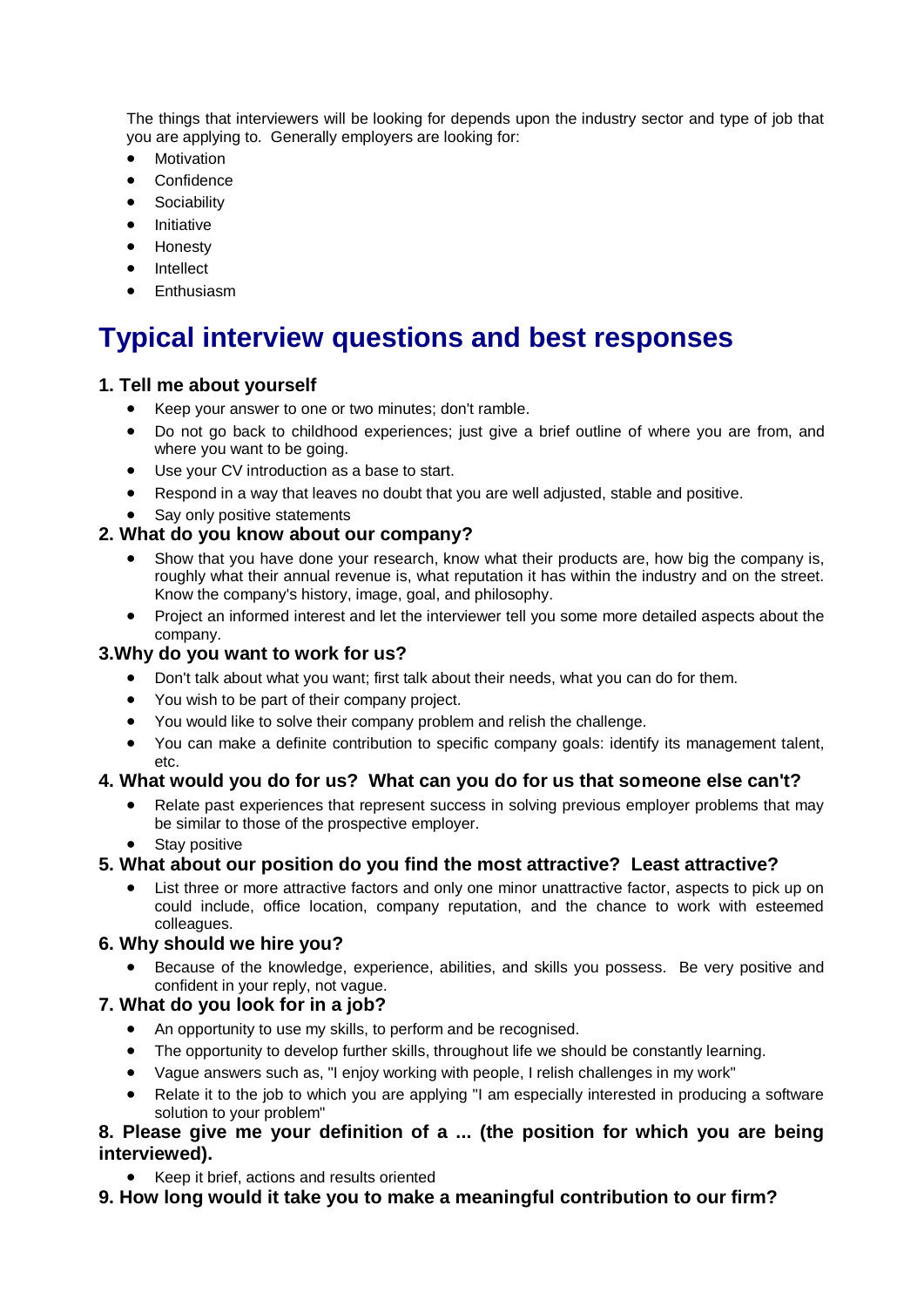Very quickly after a little orientation and a brief period of adjustment on the learning curve.

### **10. How long would you stay with us?**

As long as we both feel I'm contributing, achieving, growing etc.

## **Management and Experience Questions**

### **11. What is your management style?**

 (If you've never thought about this, it's high time you did) for example 'Management by Coaching and Development (MBCD)' when Managers see themselves primarily as employee trainers. 'Open door' is a good one.

### **12. Are you a good manager? Give an example. Why do you feel you have top managerial potential?**

- Keep your answers, achievement and task oriented, emphasise management skills-- planning, organising, controlling, interpersonal, etc.
- Describe relevant personal traits.

### **13. What did you look for when you hired people in the past?**

Skills, initiative, adaptability

### **14. Did you ever fire anyone? If so, what were the reasons and how did you handle it?**

- You have had experience with this and it worked out well.
- Describe how you spoke to the person and explained precisely but tactfully where they were underachieving.

### **15. What do you see as being the most difficult task in being a manager?**

- Getting things planned and done on time within the budget.
- Do not imply that these are insurmountable difficulties.

### **16. What is your biggest weakness as a manager?**

Be honest and end on a positive note.

## **Industry trend questions**

### **18. Why are you leaving your present job?**

- No longer provides a suitable challenge, time to move on, I wish to move into …(the area this company specialises in)
- Give a "group" answer if possible, e.g. our department was consolidated or eliminated.

### **19. How do you feel about leaving all your benefits?**

You feel the challenge and satisfaction this new role will bring outweigh benefits lost.

### **20. Describe what you feel to be the perfect working environment.**

- Where people are treated as fairly as possible.
- Don't mention 'naked Fridays'

### **21. How would you evaluate your present firm?**

An excellent company which afforded me many fine experiences.

## **Quantifying Your Experience and Accomplishments**

### **22. Have you helped increase sales? profits? how?**

- Imply many occasions, and then concentrate on describing one in detail.
- Quote percentage profit increases facts and figures.

### **23. Have you helped reduce costs? How?**

• Same as above.

### **24. How much money did you ever account for?**

Be specific and recount a particular contract with facts and figures.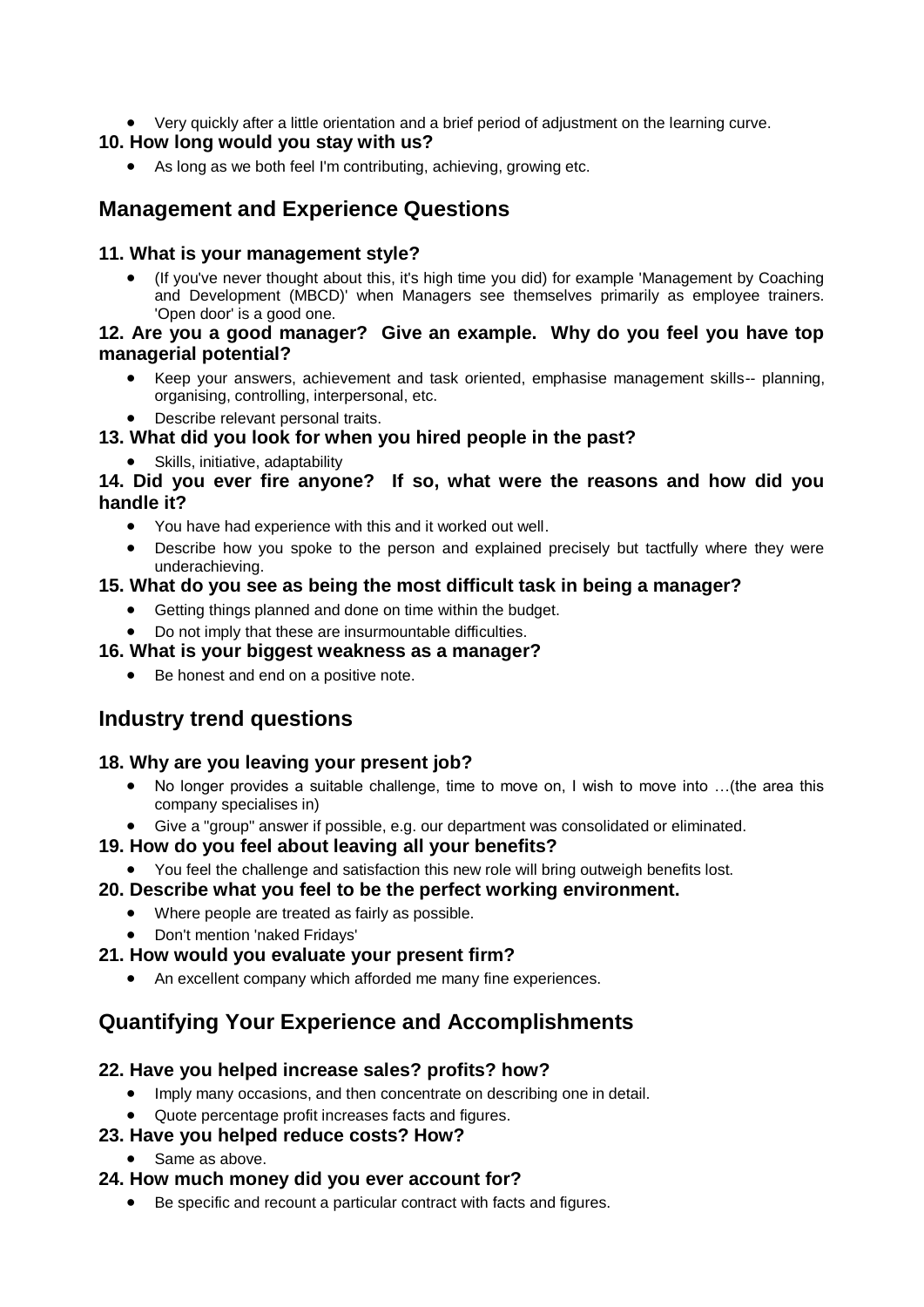### **25. How many people did you supervise on your last job?**

● Be specific - the more the better.

### **26. Do you like working with figures more than words?**

- Be honest but positive.
- Don't say, "Depends on the figures -nudge nudge wink wink…"

### **27. In your current or last position, what features did you like the most? Least?**

• Relate your response to what the new job can offer

### **28. In your current or last position, what are or were your five most significant accomplishments?**

You could refer to the key accomplishments already identified your CV.

## **Your work style and habits**

### **29. If I spoke with your previous boss, what would he say are your greatest strengths and weaknesses?**

 Emphasise skills - don't be overly negative about your weaknesses; it's always safe to identify a lack of a skill or experience as a shortcoming rather than a personal characteristic.

### **30. Can you work under pressures, deadlines, etc.?**

• Yes. Quite simply, it is a way of life in business.

### **31. In your present position, what problems have you identified that had previously been overlooked?**

Keep it brief and be sure to say how you overcame the problems.

### **32. Don't you feel you might be better off in a different size company? Different type company?**

- Depends on the job elaborate slightly.
- Reiterate how your previous experience lends itself to the job you are applying for with this company.

### **33. How do you resolve conflict on a project team?**

 First discuss issues privately and tactfully. If the problem were not resolved then action would need to be taken which could mean removing a member of the team in a severe case.

### **34. What was the most difficult decision you ever had to make?**

- Attempt to relate your response to the prospective employment situation.
- Do not mention the time you had to choose between Emmy Lou and her twin sister Scarlet O'Hara. Or whether to wear the blue or red tie to the interview.

## **Salary questions**

### **35. How much are you looking for?**

Answer with a question, i.e., "What is the salary range for similar jobs in your company?"

## If they don't answer, then give a range of what you understand you are worth in the marketplace.

## **36. How much do you expect, if we offer this position to you?**

 Be careful; the market value of the job may be the key answer e.g., "My understanding is that a job like the one you're describing may be in the range of £…."

### **37. What kind of salary are you worth?**

Have a specific figure in mind... don't be hesitant.

## **Personality questions**

**38. What was the last book you read? Movie you saw? Sporting event you attended?**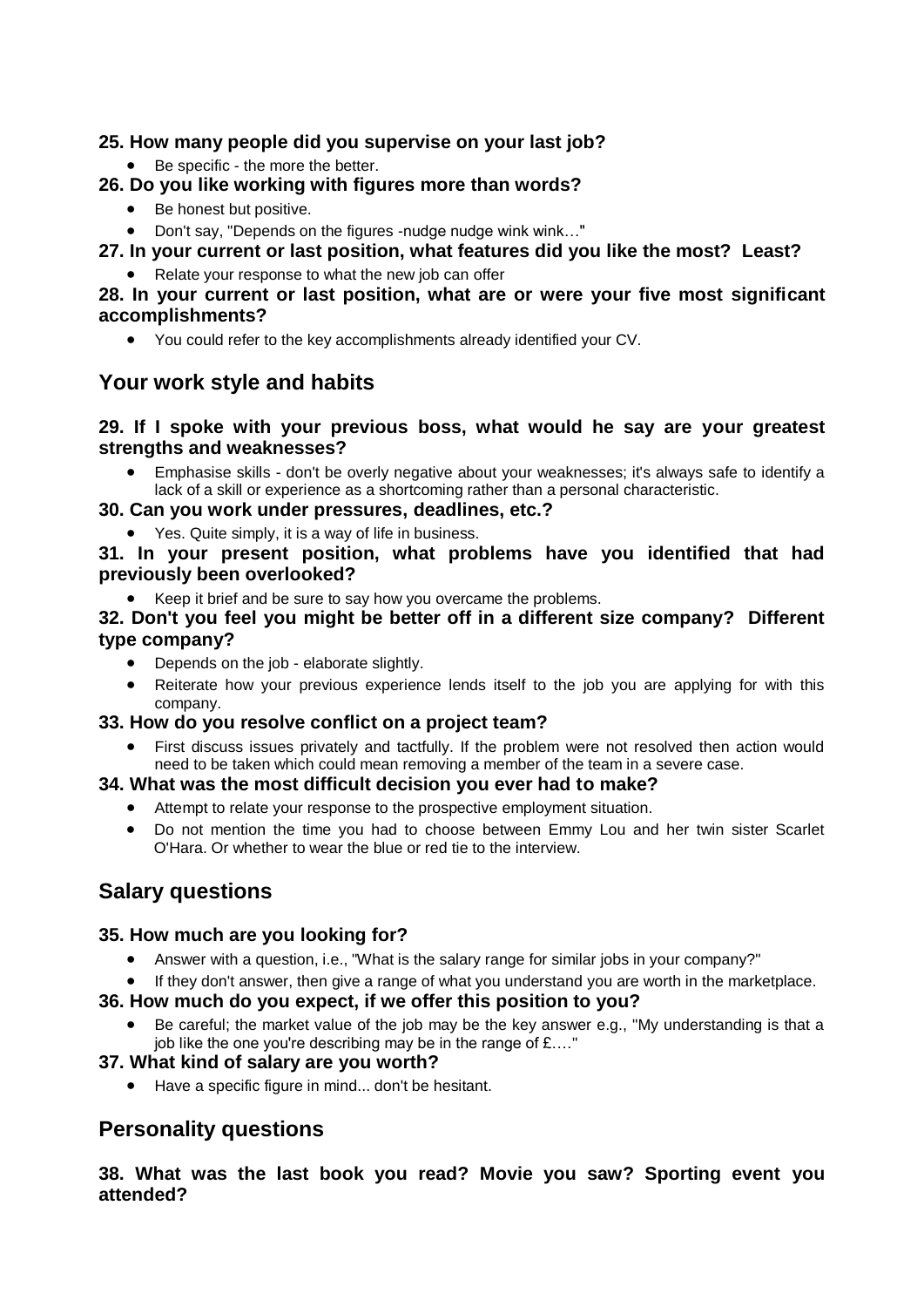- Talk about books, sports or films to represent balance in you life.
- Stick to something fairly mainstream or classic

### **39. How would you describe your own personality?**

- Balanced.
- Fair, honest, reliable, friendly, outgoing etc.

#### **40. What are your strong points?**

- Present at least three and relate them to the interviewing company and job opening.
- Tailor your answer to meet the needs of the employer. "I see myself as a goal orientated individual…" discuss how in your previous role you achieved above projected results.

#### **41. What are your weak points?**

- Don't say you haven't any.
- Try not to cite personal characteristics as weaknesses, but be ready to have one if interviewer presses.
- Try to transform your response and the question into strength. "I'm the kind of person who likes challenges and gets involved. Some people may see that as butting in, ' but I'm sure it could be looked at as a strength because I like to make sure the job gets done correctly."

You should also be prepared to answer questions about your health, more technical questions related to your qualifications, research or current job, plus any interests you have mentioned on your CV or application form.

## Things to look out for at interviews

When attending an interview do not leave anything to chance, by preparing thoroughly before hand you will be ready for whatever the dastardly interviewer chooses to throw at you, unless it is furniture in which case it is a safe bet to assume that you haven't got the job.

If you are to keep your cool even during the interview from hell, consider the following situations and think how you would react.

#### **Deliberate attempts by the interviewer to crack your resolve**

#### **The interviewer brings in other colleagues to meet and question you unexpectedly during the interview.**

When the new entrants to the room are introduced stand and shake their hands, smile, make eye contact, and greet them.

Resume your seat as before and listen to what they have to say and respond accordingly, try not to repeat information that you have already covered with the interviewer. You may want to make reference to what has already been said "I was just explaining to Mr Taylor that in my previous managerial position I…"

Try to pose questions to the new comers that are relevant to their role within the company.

#### **Handle criticism of your CV**

The interviewer may set about picking holes in your CV. Do not become defensive, take on board their criticisms and say why you did it a different way. They must have thought your CV was good enough or else you wouldn't have reached the interview stage.

#### **Tough, aggressive questioning**

The interviewer may pose a couple of deliberately spiked questions to see how you respond under pressure. Do not worry they are not going to shine a bright light in your eyes and ask, "What were you doing on the night of the 14th"? Take it easy, do not become defensive and reply in a considered way.

#### *"I see that you failed a few subjects in your degree, can you explain what happened"*

If the reason for this academic lapse was due to excess beer drinking and partying it is probably best not to admit to this. Instead say something like "I found moving from A-Levels to Degree level to be a steeper transition than expected and it took me a while to adjust", if you feel inclined you can say that you failed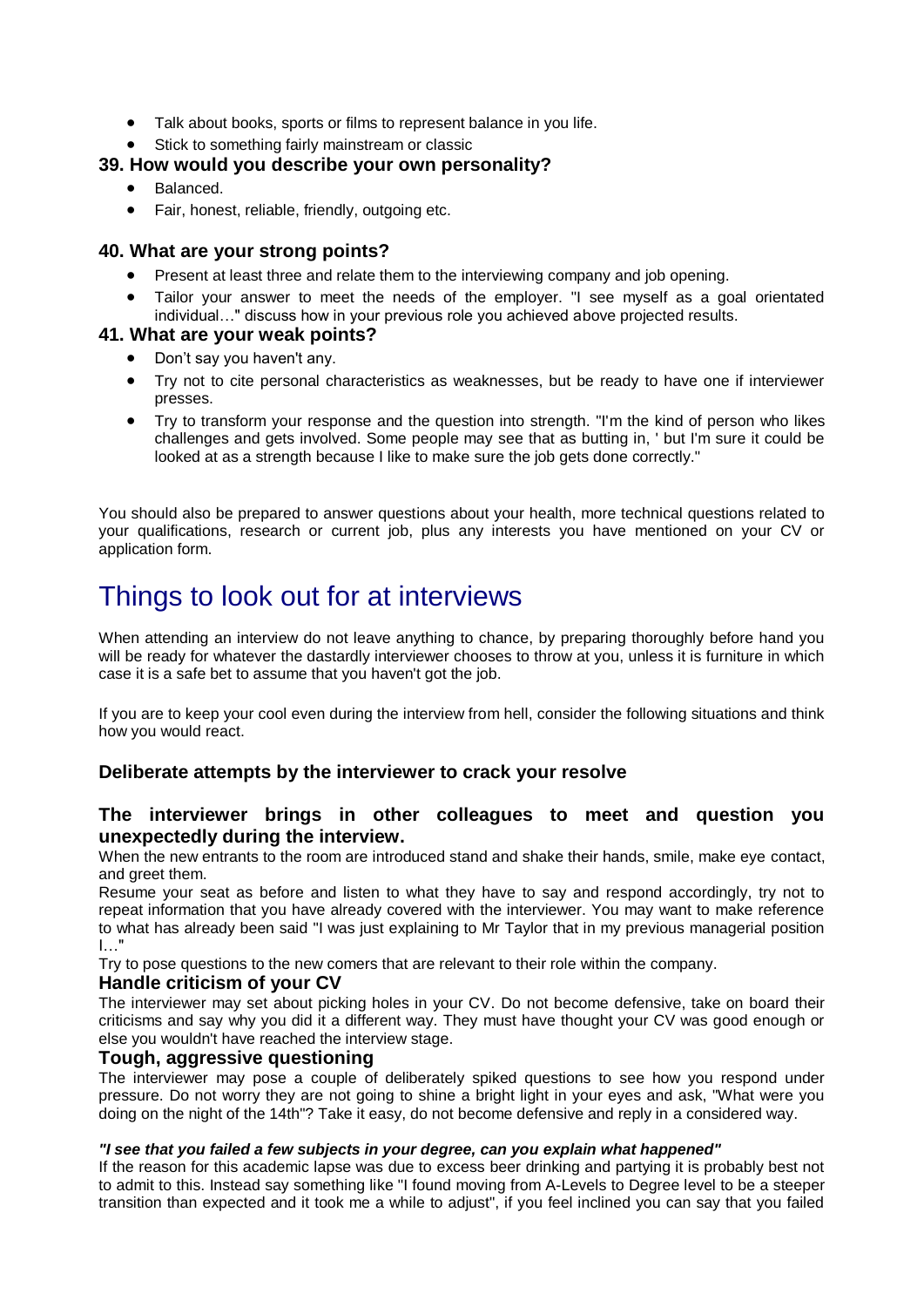because you were having "personal; problems" the interviewer will probably not enquire deeper. If the reason was due to worthwhile extra curricular activities encroaching on study time or sickness, then say so.

#### **Unexpected tests**

It is possible that when you arrive at the interview there will be a test set up for you, or a role-playing exercise to take part in. Do not refuse to carry it out, just do your best. If you are asked if you need more time to finish, do not feel too proud to accept it. Take your time, accuracy is often more important than quantity of output.

#### **Chance circumstances that could slip you up**

#### **The Interviewer may be having a bad day**

Be patient, the interviewer may be very busy, do not be perturbed if they do not instantly know why you are visiting. They may be running late, if you have to wait for a long time use the bathroom facilities, flick though a newspaper, focus on what you want to say during the interview, perhaps chat to the receptionist.

#### **The interviewer may be younger than you**

If you are applying to an Internet firm or any new start-up business then it is conceivable that the employer will be your junior. If you are many years older, do not be offended if the interviewer shows little respect, and similarly you should not say anything patronising. It is best to forget it, and not to draw attention to the fact, for example do not say, "Ah, I remember when I was your age, this tower block was a green field, and I used to collect bottle caps for a crown a piece".

#### **If the person supposed to be interviewing you is not available and someone else has to stand in**

Do not let this phase you, there are many reasons why the original interviewer may not have been able to make it, for example due to Illness, a double diary booking, or an urgent appointment. Ask if it would be convenient for you to come back on another occasion, if they say that it is not necessary then go ahead with the interview with the same confidence and aplomb as you would any other.

#### **You know one or the entire panel of interviewers**

Ignore this fact; do not start calling people by their Christian names. Remain professional and answer their questions as if they had never met you before.

#### **Badly prepared interviewers**

Be patient and not critical of their incompetence.

#### **Questions you don't know the answer to**

It is better to say, "I'm sorry I don't know the answer to that question" rather than to 'Um and Ah' a lot and say a lot of rubbish.

#### **Questions where you are asked to give an opinion**

Give a balanced view, offering both sides of the argument. If you know what the company policy on the matter is, perhaps go with that, or if you can explain articulately why that is the wrong policy to adopt.

#### **The feeling the interview outcome is already known**

Do not let this affect your performance; you never know for sure what their decision will be.

#### **Deciding during the course of the interview you are no longer interested in the job**

Do not get up and leave, continue with the interview as you would if you wanted the job. If there is a specific problem you have that has changed your mind, discuss it - perhaps there is a way around it?

#### **Seeing another interviewee who you know**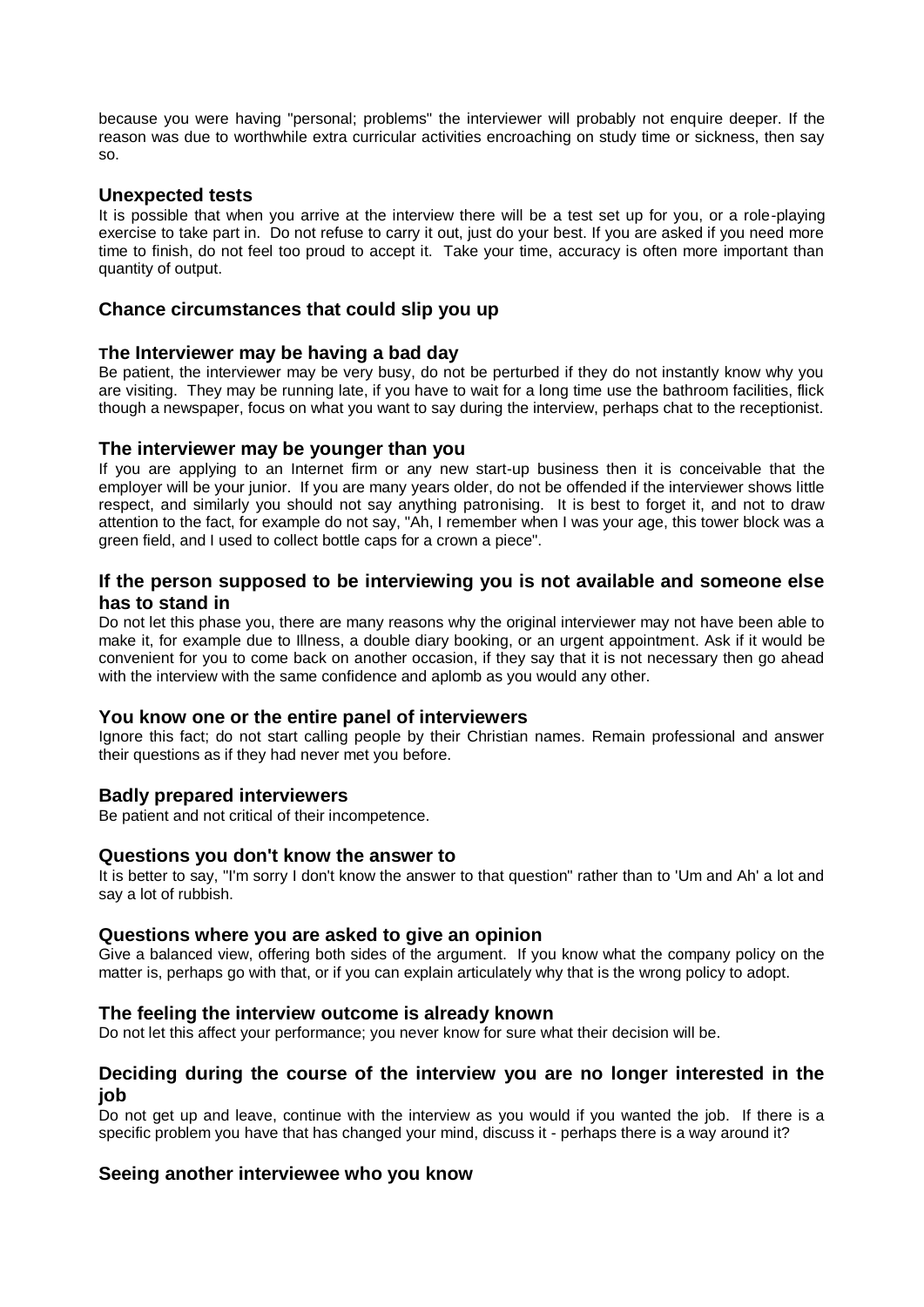If you meet a friend in reception, exchange the time of day but do not be too chatty, in this environment they are the competition. Remain professional and wish them good luck with their interview.

Interviewers are not ogres; most of the time they are not trying to catch you out they simply want to get the best personnel for their company. If you stay cool and calm and follow these guidelines you won't go far wrong.

## 20 Things **not** to do during an interview

If you are smartly presented, adhere to basic social etiquette and sensibly answer the interviewer's questions then you are well on your way to a new job. However there are some blunders to avoid:

- 1. Do not arrive late, you must allow enough time from when you leave your house to permit for unforeseen circumstances such as rail problems or traffic jams.
- 2. Do not fidget with items on the desk, or play with your hair and clothes.
- 3. Do not mumble, talk too fast, too softly or non-stop. Unless you speak clearly all of your sound comments will be lost on the interviewer and you will not impress.
- 4. Do not use slang words, crack silly jokes, or chew gum.
- 5. Do not lean on the interviewer's desk or frequently glance at your watch.
- 6. Do not hide any aspect of your previous record, overstate qualifications, brag, or become angry.
- 7. Do not call the interviewer by his/her first name, or become involved in any negative aspect of your current employer, classes, or university.
- 8. Do not show ignorance about the company; allow your research to come through in conversation.
- 9. Do not appear half-asleep, go to bed early the night before the interview and sleep soundly knowing that you are fully prepared for the day ahead.
- 10. Do not bring up the topic of salary. When the time is right, salary will be discussed.
- 11. If it is an interview over lunch do not order the spaghetti.
- 12. Do not come across, as being passive or indifferent, be positive and enthusiastic.
- 13. Do not be overbearing, or conceited.
- 14. Be friendly and open, but do not flirt with the interviewer.
- 15. Do not use negative body language, or convey inappropriate aspects of your character.

#### **More Tough Questions And Some Possible Responses**

#### **Tell me about yourself?**

Impossible to answer fully! Select strengths, skills, achievements and particularly benefits to other employers', which your research shows, will be of greatest interest to them. State very briefly your background and positions held. Do not speak for longer than a few minutes. Keep eye contact with your interviewer, and be sure that you have their interest.

#### **What can you offer us?**

Be sure you know something about the situation you have in mind before you try to answer. Then you can relate some of your past experiences where you have succeeded in solving problems that appear similar to those of your prospective employer. You can also mention an achievement that you think will impress.

#### **What are your strengths?**

You should be able to list and concisely explain 3 or 4 essential strengths that are relevant to their needs. A couple of examples of benefits to previous employers will substantiate this.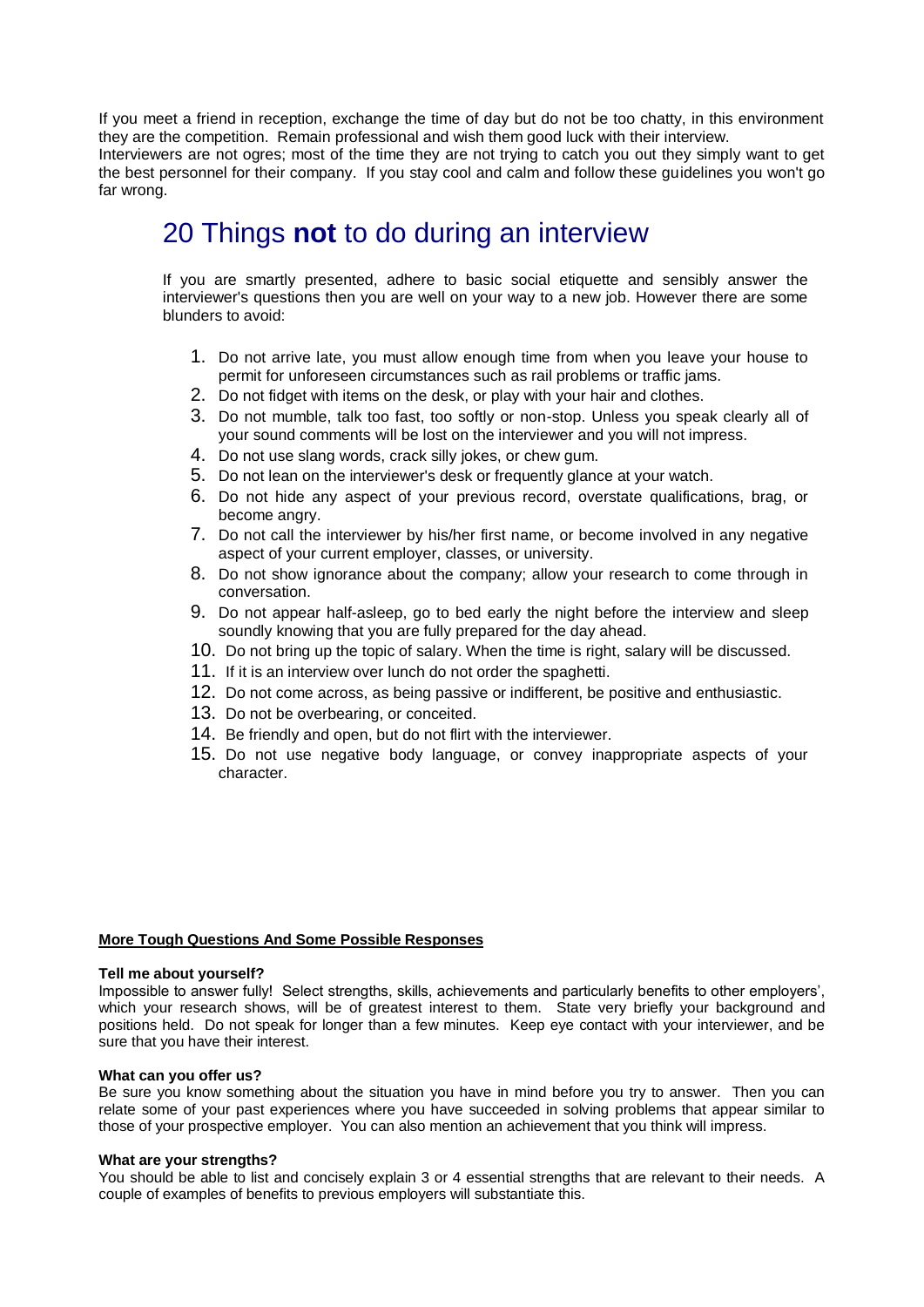#### **What have you accomplished?**

Try to pick out accomplishments that bear on the challenge you may have been discussing. Stay away from ancient times. Again substantiate with examples of savings or improvements by past employers you have worked for.

#### **What are your limitations?**

Respond with a strength which, if over-done can get in your way and becomes a weakness. For example, you might say, "My ambition to get the job done sometimes causes me to press a little too hard on staff or my organisation, but I am aware of the problem and believe that I have it under control". Alternatively, deal with your need for further training in some new aspect. *Do not claim to be faultless.*

#### **What are your ambitious for the future?**

Indicate your desire to concentrate on doing the immediate job well - you're confident that the future will take care of itself. You do not want to convey the idea that you have no desire to progress, but you need to avoid statements that might indicate you put your personal career before doing a good job.

#### **What do you know about our company?**

If you have already done your homework, you can honestly state that you have studied published information and are thus aware of the basic facts. However, you might also state that you would like to know more - and then be prepared to ask some intelligent questions.

Do not try to show off and recite all you have learned, but merely let your knowledge flow in a brief concise manner.

#### **Why do you want to be selected for this job?**

Indicate that, from the study of their company, many activities and problems would give you a clear chance to contribute to the company - through experience and skills. If you can honestly say so, explain your admiration for the company and what it is that impresses you.

#### **What do you look for from your employer?**

Keep your answer opportunity orientated. Talk about the chance you would have to perform and get recognition. How your contribution in helping to solve problems is rewarding to you.

#### **Do you feel you might be over qualified or too important for a small company like ours?**

A good company needs good people with the appropriate experience. Explain that you are willing to bet that your accomplishments in other companies can be repeated here.

#### **What is your management style?**

If you have not thought about this one... it is time you did. Talk about your expertise and experience. Say how you get the best out of your team; say how you enjoy helping to ensure your boss achieves his/her objectives.

#### **Why do you feel that you have a good potential to be picked for this job?**

Keep your answer orientated towards your past achievements and the task to be done. Explain how you go about getting work done. Be proud of your own record. **BE POSITIVE.**

#### **What do you see as the most difficult task in being successful?**

Getting things done, and planned on time within the budget. Ensuring the customer gets the best possible service. Stress how important customer satisfaction is to you.

#### **In your last company what were the things that you liked most and least?**

Be careful here. Emphasise the positive and do not carry on at length about the negatives.

#### **Describe a situation in which your work was criticised?**

Be specific and brief - avoid getting emotional and defensive about it. Keep to criticism from your boss - never a customer.

#### **How do you hold up under pressure of deadlines?**

"I can handle it; it is a way of life in the business world".

#### **What sort of reading do you do?**

Be honest; mention some of the things you read in order to keep yourself up-to-date in your professional field. However, it is fitting to show balanced interests by your recreational reading too.

#### **Do you consider yourself a creative person?**